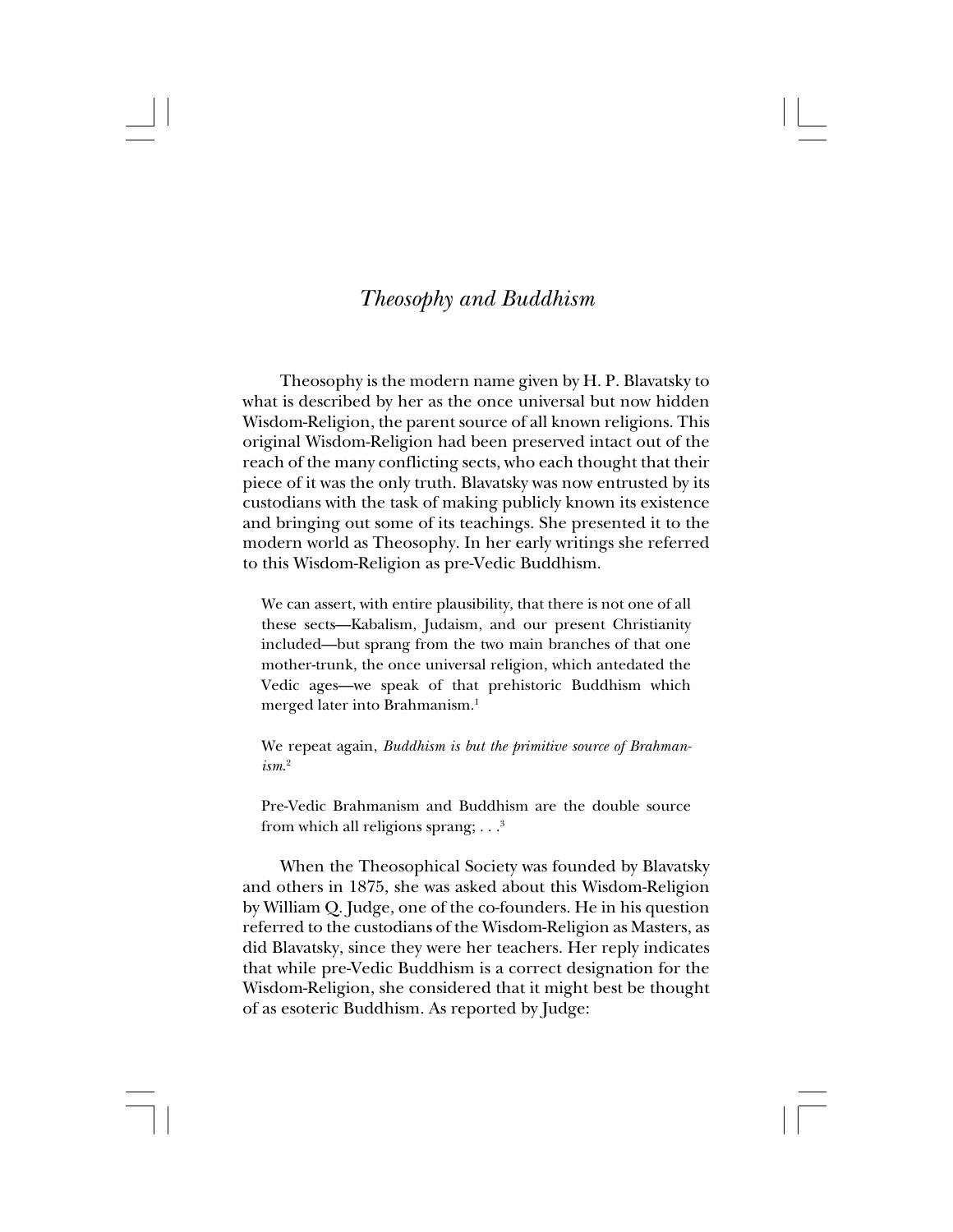. . . on my asking her [Blavatsky] in 1875 what could the Masters' belief be called she told me they might be designated "pre-Vedic Buddhists," but that no one would now admit there was any Buddhism before the Vedas, so I had best think of them as Esoteric Buddhists<sup>4</sup>

The title chosen for the first book to attempt an outline of the tenets of Theosophy or the Wisdom-Religion was *Esoteric Buddhism*. Its author, A. P. Sinnett, obviously also felt that this was an accurate designation. This book was written on the basis of correspondence with two of the custodians of the Wisdom-Religion living in Tibet. These, Blavatsky's Masters or teachers, also came to be called by the name used in India (where Sinnett and Blavatsky were then living), Mahatmas. Their letters, later published and now preserved in the British Library, became known as the Mahatma letters. However, as made clear in them, the term Mahatma is not used in Tibet. Instead, the Tibetan term *byang chub* is used, whose Sanskrit equivalent is Bodhisattva rather than Mahatma. Sinnett's book based on these Mahatma letters was responsible for establishing the idea among the Western public that Theosophy is esoteric Buddhism. But the public did not correctly apprehend what was meant by esoteric Buddhism, as the Mahatma K.H. commented several months after the book of that name was published:

. . . that public having never heard of the Tibetan, and entertaining very perverted notions of the Esoteric Buddhist System. . . . the Tibetan School will ever be regarded by those who know little, if anything of it, as coloured more or less with sectarianism.5

Thus arose the misconception that Theosophy is derived from one religion among others, namely that known in the world as Buddhism, rather than from the Wisdom-Religion which was the source of all religions.

In order to counter this misconception, and to stress the universality of Theosophy, Blavatsky opened her greatest work, *The Secret Doctrine*, with a refutation of the idea that Theosophy is esoteric Buddhism. She said that Sinnett's book should have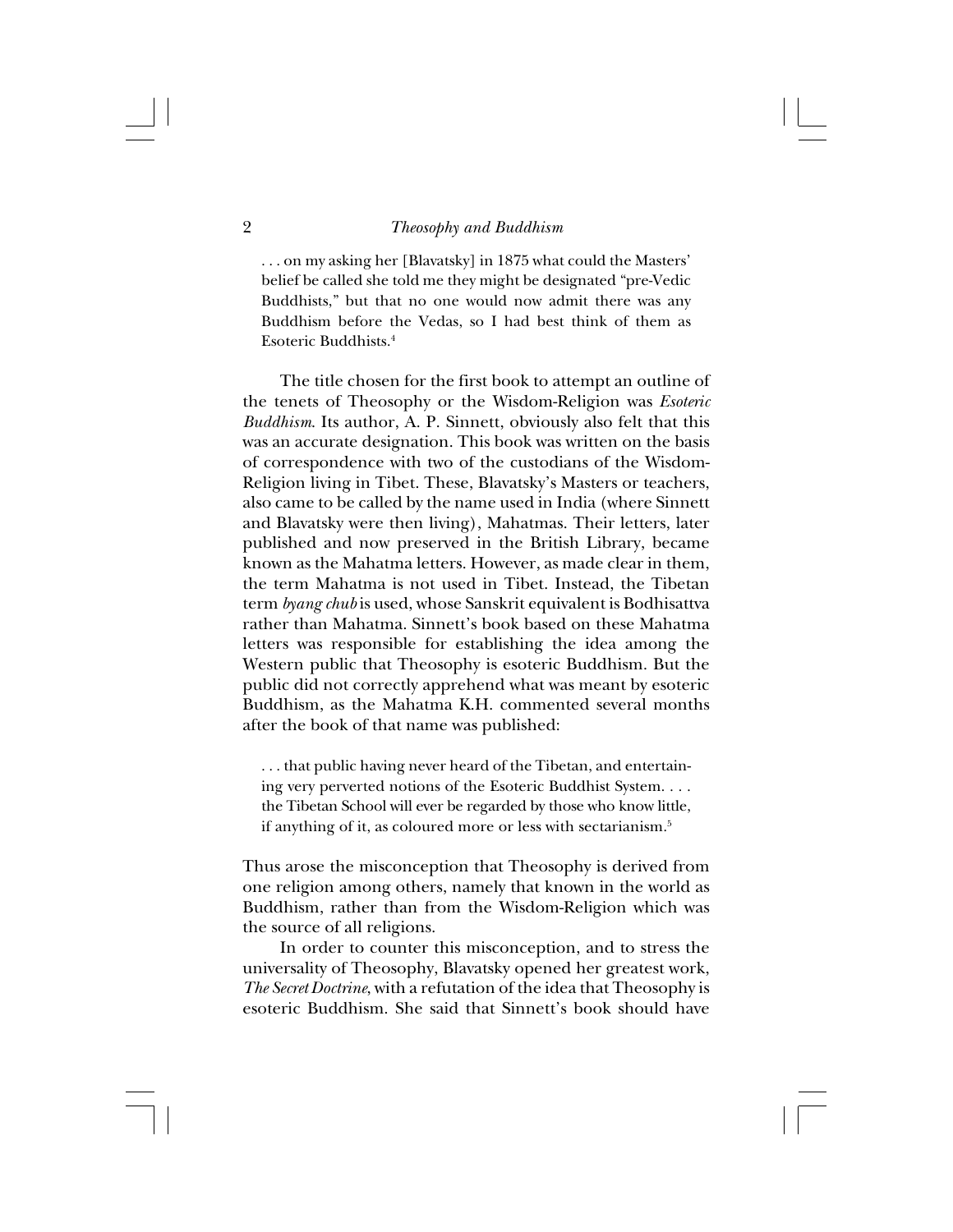been titled, *Esoteric Budhism*, spelled with one "d," to distinguish the Wisdom-Religion, or Budhism, from the exoteric religion known as Buddhism. She repeated this in Section I of *The Key to Theosophy*. We can certainly understand the need to correct the misconception that had arisen in people's minds; but was the problem really with the book title, or was it with people being too ready to jump to unwarranted conclusions? We may recall that at the time the book was being written, the Mahatma K.H. thought *Esoteric Buddhism* was "an excellent title."6 One must wonder if this distancing of Theosophy from esoteric Buddhism has not produced its own misconceptions; e.g., the idea that the Mahatmas lived in Tibet among Buddhists, but were not themselves Buddhists as such. The literary evidence from Blavatsky's Mahatma teachers indicates that they were in fact Buddhists.

Starting with the first known Mahatma letter, written to Blavatsky's aunt in 1870 in the Mahatma K.H. handwriting, we find the following (translated from the original French):

She [Blavatsky] has been very ill, but is so no longer; for under the protection of the Lord Sang-gyas she has found devoted friends who guard her physically and spiritually.7

The word "Sang-gyas" (*sangs rgyas*) is the Tibetan translation of the Sanskrit word "Buddha."

Then in letters from the Mahatma K.H. to A. P. Sinnett and A. O. Hume, written in the early 1880s, we find a number of references to Sang-gyas or Buddha as "our Lord:"

They *cannot* place—however much they would—the birth of our Lord Sangyas Buddha A.D. as they have contrived to place that of Chrishna<sup>8</sup>

. . . the ecclesiastical system built upon the basic ideas of our Lord Gautama Buddha's philosophy,  $\ldots$ <sup>9</sup>

. . . for the information gathered as to what takes place beyond we are indebted to the Planetary Spirits, to our blessed Lord Buddha.10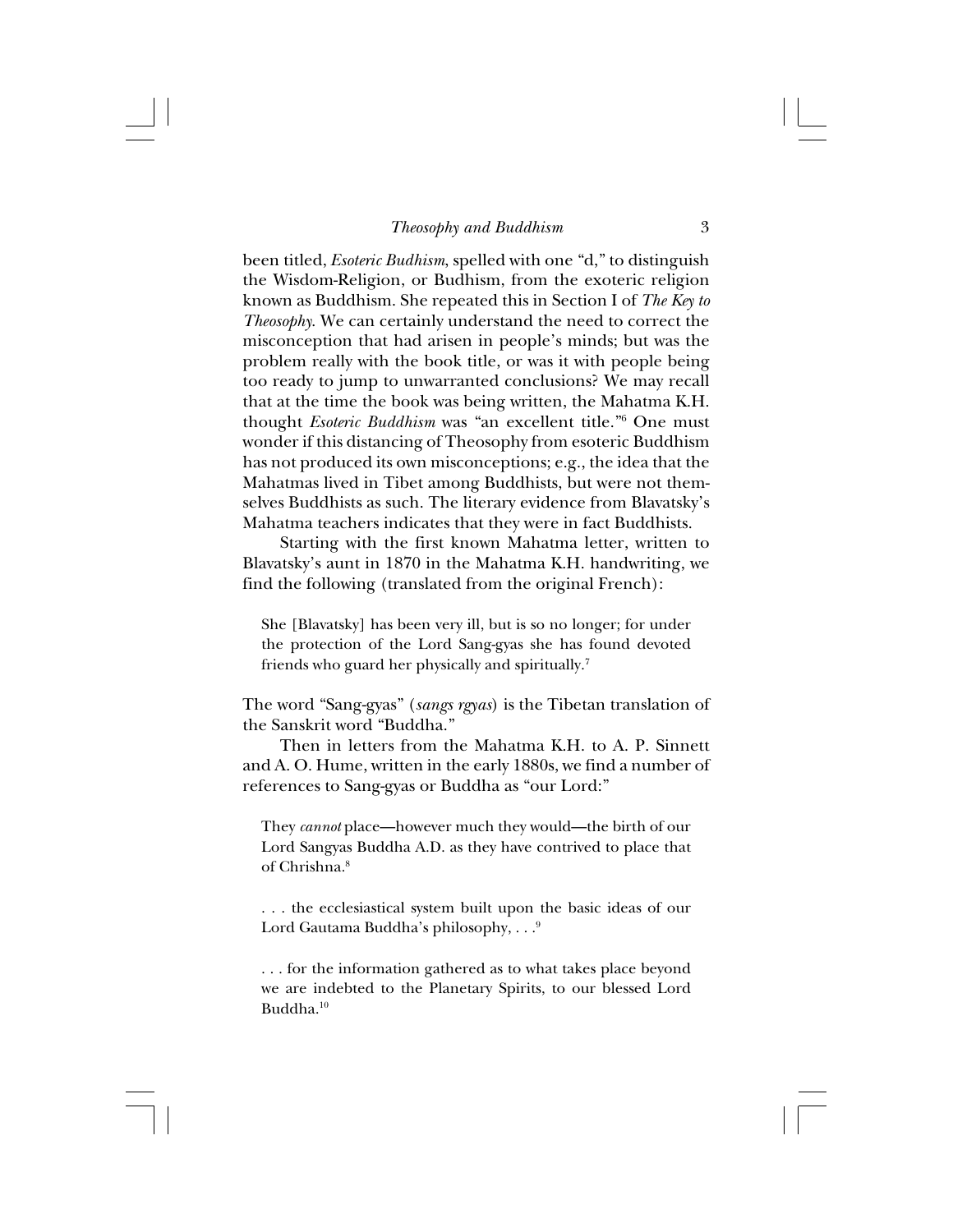. . . and necessity of the practical application of these sublime words of our Lord and Master:—"O ye Bhikkhus and Arhats— . . ."11

Our Lord Buddha—a sixth r. man—12

Plato and Confucius were fifth round men and our Lord a sixth round man . . .<sup>13</sup>

 $\ldots$  the old, very old fact distinctly taught by our Lord  $\ldots$ <sup>14</sup>

"The right in thee is base, the wrong a curse," was said by our Lord Buddha for such as she: . . .<sup>15</sup>

The Devachan, or land of "Sukhavati," is *allegorically* described by our Lord Buddha himself.16

In letters from the Mahatma Morya to S. Ramaswamier and from the Mahatma K.H. to C. W. Leadbeater, we find similar references to "our Lord," using the term "Tathågata," another title of the Buddha:

. . . decide after counting the whole cost, and may the light of our Lord Tathagata's memory aid you to decide for the best.<sup>17</sup>

So now choose and grasp your own destiny—and may our Lord's the Tathâgata's memory aid you to decide for the best.18

Let no one know that you are going, and may the blessing of our Lord and my poor blessing shield you from every evil in your new life.<sup>19</sup>

The letters from these Mahatmas also include other passages that specifically identify them as Buddhists:

. . . our lamas to honour the fraternity of the *Bhikkhus* [Buddhist monks] established by our blessed master himself, . . .20

"Real Adepts like Gautama Buddha or Jesus Christ did not shroud themselves in mystery, but came and talked openly,"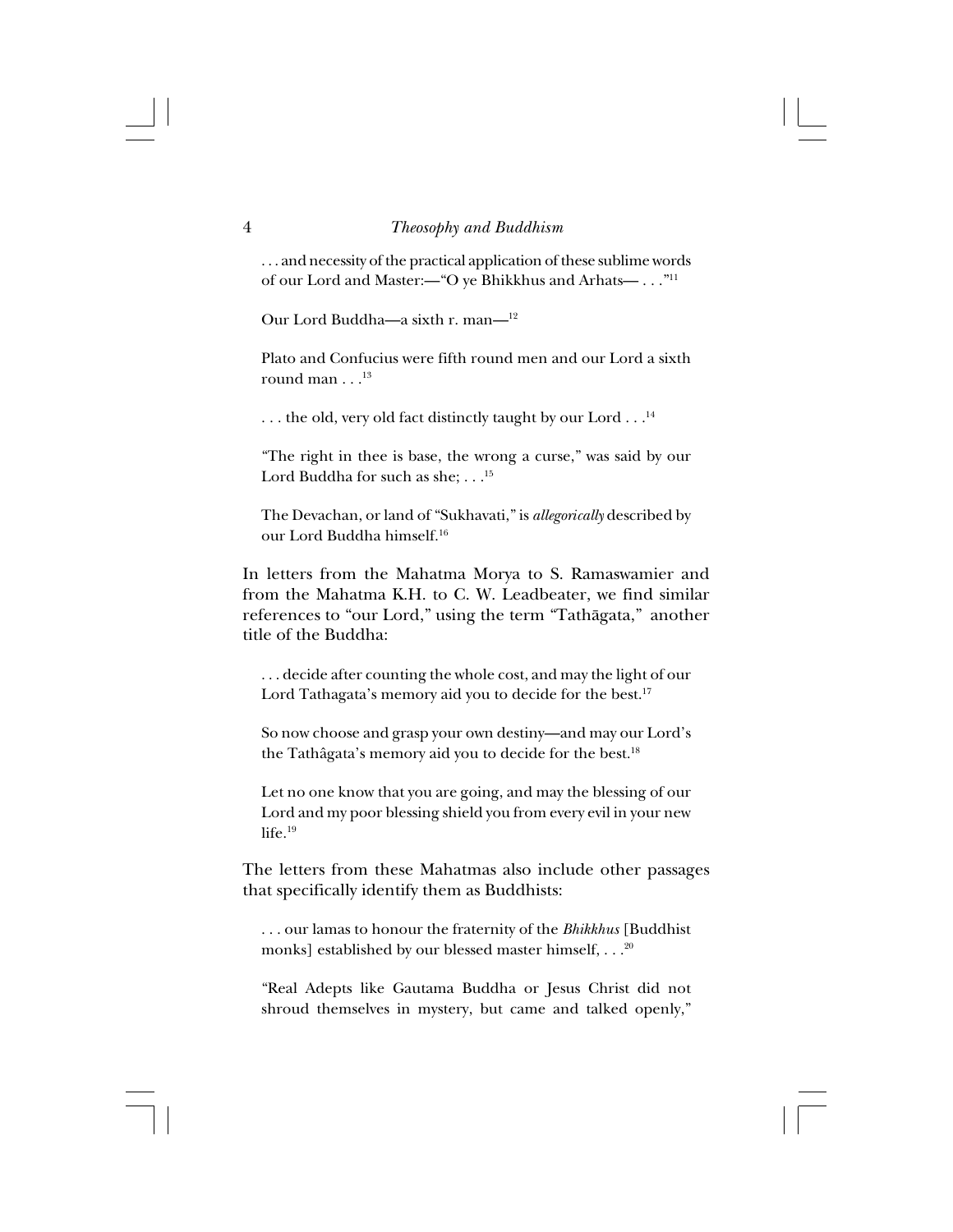quoth our oracle. If they did it's news to us—the humble followers of the former. $21$ 

... he who reads our Buddhist scriptures ...<sup>22</sup>

Therefore, we deny God both as philosophers and as Buddhists.<sup>23</sup>

If it is objected that we too have temples, we too have priests and that our lamas also live on charity . . . let them know that the objects above named have in common with their Western equivalents, but the name. Thus in our temples there is neither a god nor gods worshipped, only the thrice sacred memory of the greatest as the holiest man that ever lived.24

They distinguish themselves from other creeds, including even Advaita Vedanta, which is said by Blavatsky to be, along with Buddhism, the closest to the Esoteric Philosophy:

We are not Adwaitees  $\dots/$   $\dots$  we never were Adwaitees  $\dots$ .<sup>25</sup>

They retain this distinction, even though they accept the truths taught in Advaita Vedanta, and have Advaita Vedanta chelas or pupils:

It is an every day occurrence to find students belonging to different schools of occult thought sitting side by side at the feet of the same Guru. *Upasika* (Madam B[lavatsky]) and Subba Row, though pupils of the same Master, have not followed the same Philosophy—the one is Buddhist and the other an Adwaitee.<sup>26</sup>

The Mahatma Morya wrote to Dr. Franz Hartmann that his becoming a Buddhist will make the path of knowledge easier of access. After H. P. Blavatsky and H. S. Olcott publicly took "Panchashila" at Galle, Ceylon, on May 25, 1880, to formally become Buddhists, the first Westerners known to do so, Hartmann followed suit and became a Buddhist on Dec. 26, 1883. The Mahatma Morya wrote in a letter to him on Feb. 5, 1884: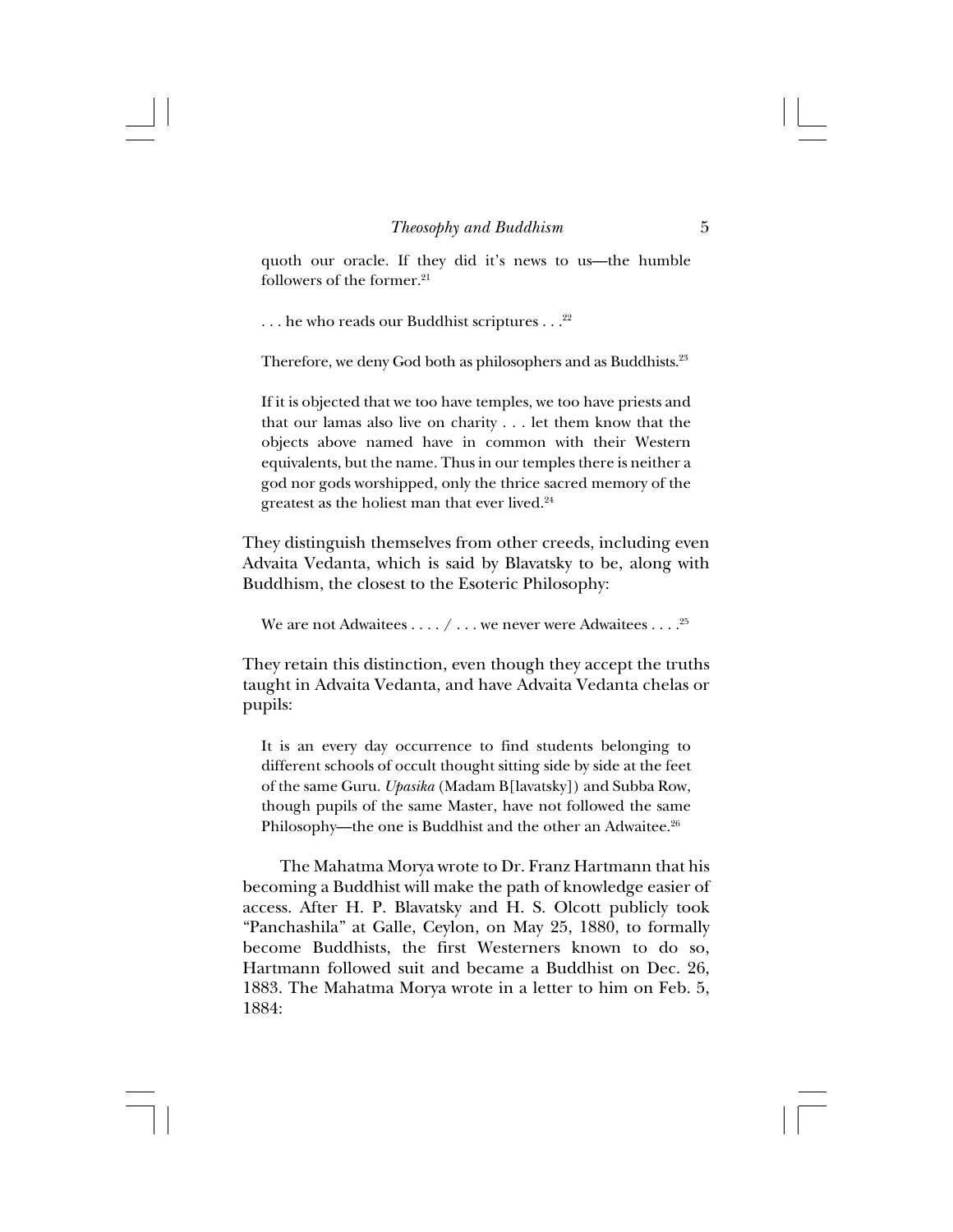Let me give you an advice. Never offer yourself as a chela, but wait until chelaship descends by itself upon you. Above all, try to find yourself, and the path of knowledge will open itself before you, and this so much the easier as you have made a contact with the Light-ray of the Blessed one, whose name you have now taken as your spiritual lode-star. . . . Receive in advance my blessings and my thanks. $27$ 

It would seem that not only were Blavatsky's Mahatma teachers Buddhists, but so was the trans-Himalayan school of adepts to which they belonged.

When our great Buddha—the patron of all the adepts, the reformer and the codifier of the occult system, reached first *Nirvana* on earth, . . .28

. . . and philanthropy as preached by our Great Patron—"the Saviour of the World—the Teacher of Nirvana and the Law,"...<sup>29</sup>

In a letter to Mrs. Sinnett, Blavatsky refers to other Masters or Mahatmas of this school,

... who are pure blooded Mongolian Buddhists.<sup>30</sup>

Indeed, some of the clearest references identifying this school of Mahatmas with Buddhism are found in the words of the Chohan, the teacher of Blavatsky's teachers:

That *we* the devoted followers of that spirit incarnate of absolute self sacrifice, of philanthropy, divine kindness, as of all the highest virtues attainable on this earth of sorrow, the man of men, Gautama Buddha, should ever allow the Theosophical Society to represent the *embodiment of selfishness*, the refuge of the few with no thought in them for the many, is a strange idea, my brothers.

Among the few glimpses obtained by Europeans of Tibet and its mystical hierarchy of "perfect lamas," there is one which was correctly understood and described. "The incarnations of the Boddisatwa Padma Pani or Avalo-Kiteswara and of Tsong Kapa,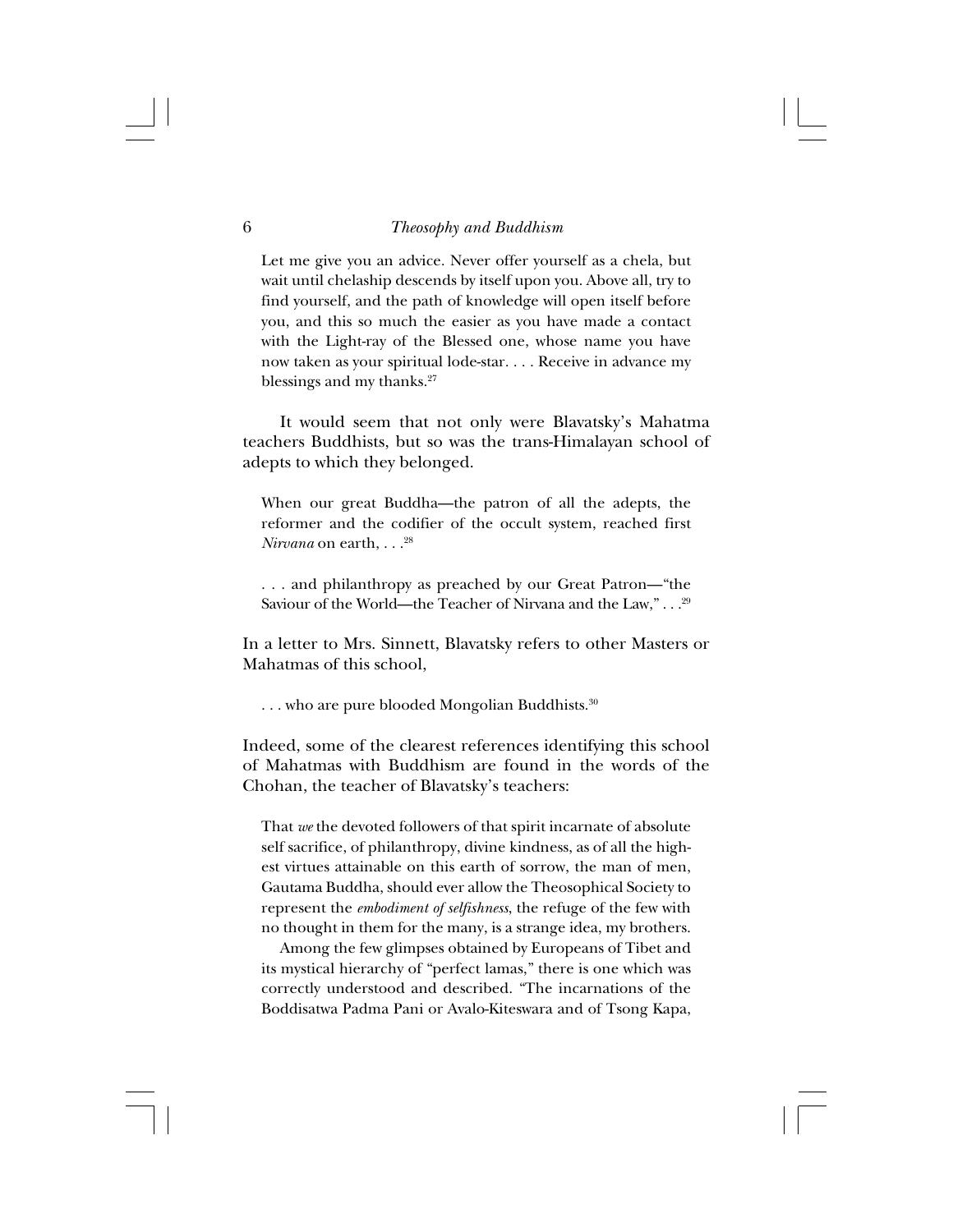that of Amitabha, relinquish at their death the attainment of Buddhahood—*i.e.* the summum bonum of bliss, and of individual *personal* felicity—that they might be born again and again for the benefit of mankind." (Rhys Davids). In other words, that they might be again and again subjected to misery, imprisonment in flesh and all the sorrows of life, provided that by such a self sacrifice repeated throughout long and dreary centuries they might become the means of securing salvation and bliss in the hereafter for a handful of men chosen among but one of the many races of mankind. And it is we, the humble disciples of these perfect lamas, who are expected to allow the T.S. to drop its noblest title, that of the Brotherhood of Humanity to become a simple school of psychology? No, no, good brothers, you have been labouring under the mistake too long already.<sup>31</sup>

As clear as these references are to the Mahatmas of this school being the devoted followers of Gautama Buddha, and "humble disciples of these perfect lamas," there yet exists an even more direct statement. This came through unfiltered in a response from the Mahatma Morya to a request from a certain Hindu Theosophist to open up new correspondence. He and other Hindu Theosophists, however, were not prepared to give up caste and their "old superstitions" such as faith in the Gods and God, as had the Hindu Theosophist Damodar Mavalankar. The Mahatma Morya says in his characteristic blunt manner:

What have we, the disciples of the true *Arhats*, of esoteric Buddhism and of Sang-gyas [Buddha] to do with the *Shastras* and Orthodox Brahmanism? There are 100 of thousands of Fakirs, Sannyasis and Sadhus leading the most pure lives, and yet being as they are, on the path of *error*, never having had an opportunity to meet, see or even hear of us. Their forefathers have driven away the followers of the only true philosophy upon earth from India and now it is not for the latter to come to them but for them to come to us if they want us. Which of them is ready to become a Buddhist, a *Nastika* [one who does not believe in God or Gods] as they call us? None. Those who have believed and followed us have had their reward.<sup>32</sup>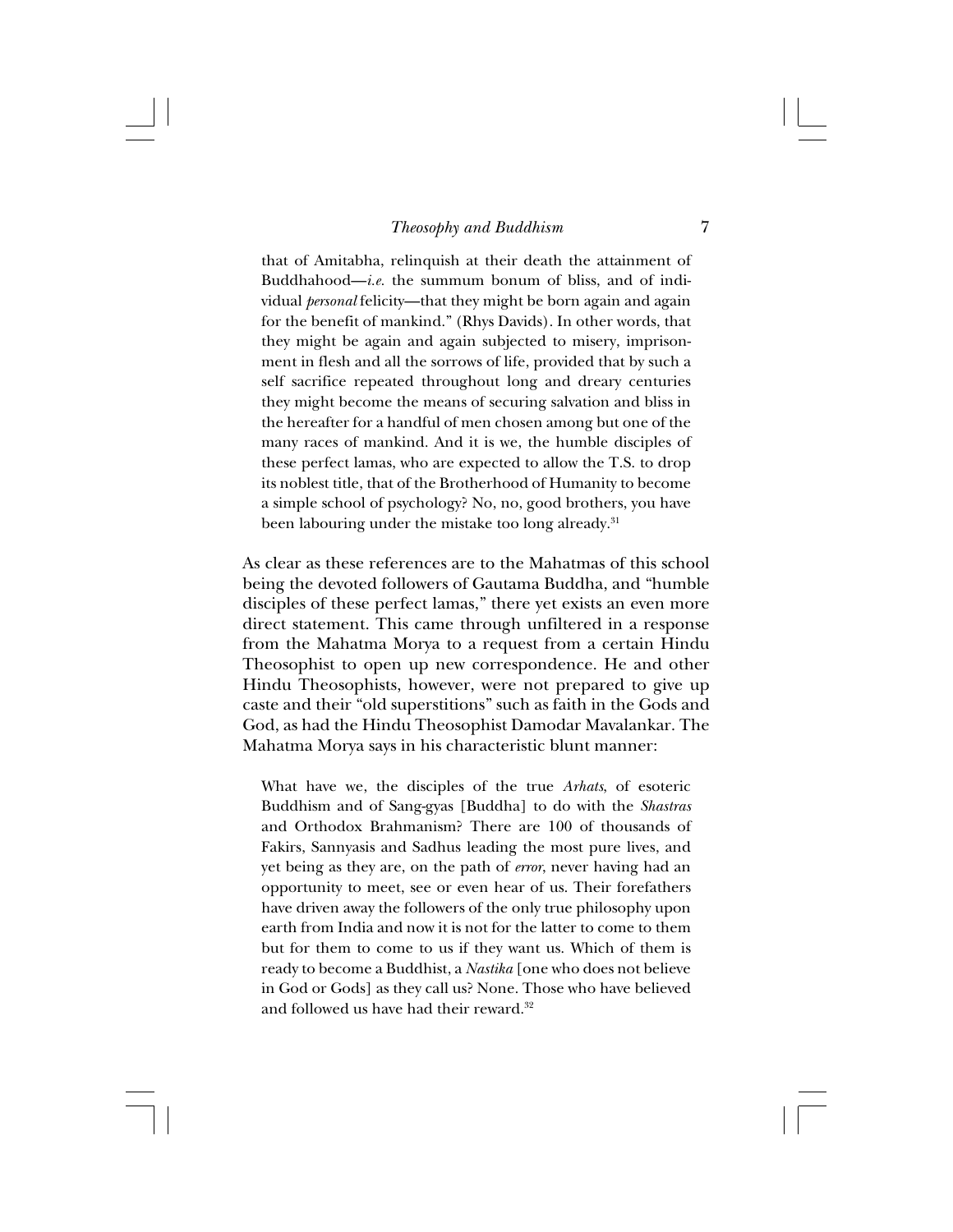These quotations given above leave little doubt that the Mahatmas behind the Theosophical movement, Blavatsky's teachers, considered themselves to be Buddhists as such, and not only esoteric Buddhists.

The obvious question that now arises is this: Why don't the teachings given out by the Theosophical Mahatmas agree with the known teachings of Buddhism? To merely say that the Mahatmas are esoteric Buddhists does not entirely answer the question. It does not explain the Buddhist part. What makes them esoteric Buddhists rather than esoteric Hindus or esoteric Christians or esoteric anything else? Why should there have ever been any talk of pre-Vedic Buddhism or esoteric Buddhism unless known Buddhism has some direct connection with their teachings? Having investigated this question for many years, my own conclusion is simply and in brief as follows.

Buddhism is the most direct descendant of the Wisdom-Religion now in existence, and in the Buddhist scriptures are preserved more of the Wisdom-Religion's teachings than in any other texts now extant. Thus Blavatsky's Mahatma teachers are even exoterically Buddhists. But, as often repeated by Blavatsky, the commentaries which give the true meanings of the known texts have been withdrawn and are no longer accessible. Thus the teachings of the Mahatmas differ significantly from those of exoteric or known Buddhism. In other words, the texts of the Wisdom-Religion are best preserved in Buddhism, while the true teachings of these texts, long preserved in secret by the Mahatmas, began to be given out to the world as Theosophy.

We may recall that when the Theosophical Society was started, the scriptures of Northern Buddhism were almost all unavailable and untranslated, unlike those of Hinduism that Blavatsky cited frequently. The books on Buddhism that then existed were criticized by the Mahatma K.H. Yet he indicates that even the exoteric Buddhism portrayed in them "is full of the sparkle of our most important esotericism," likening it to diamond mines:

The more one reads such speculations as those of Messrs. Rhys Davids, Lillie, etc.—the less can one bring himself to believe that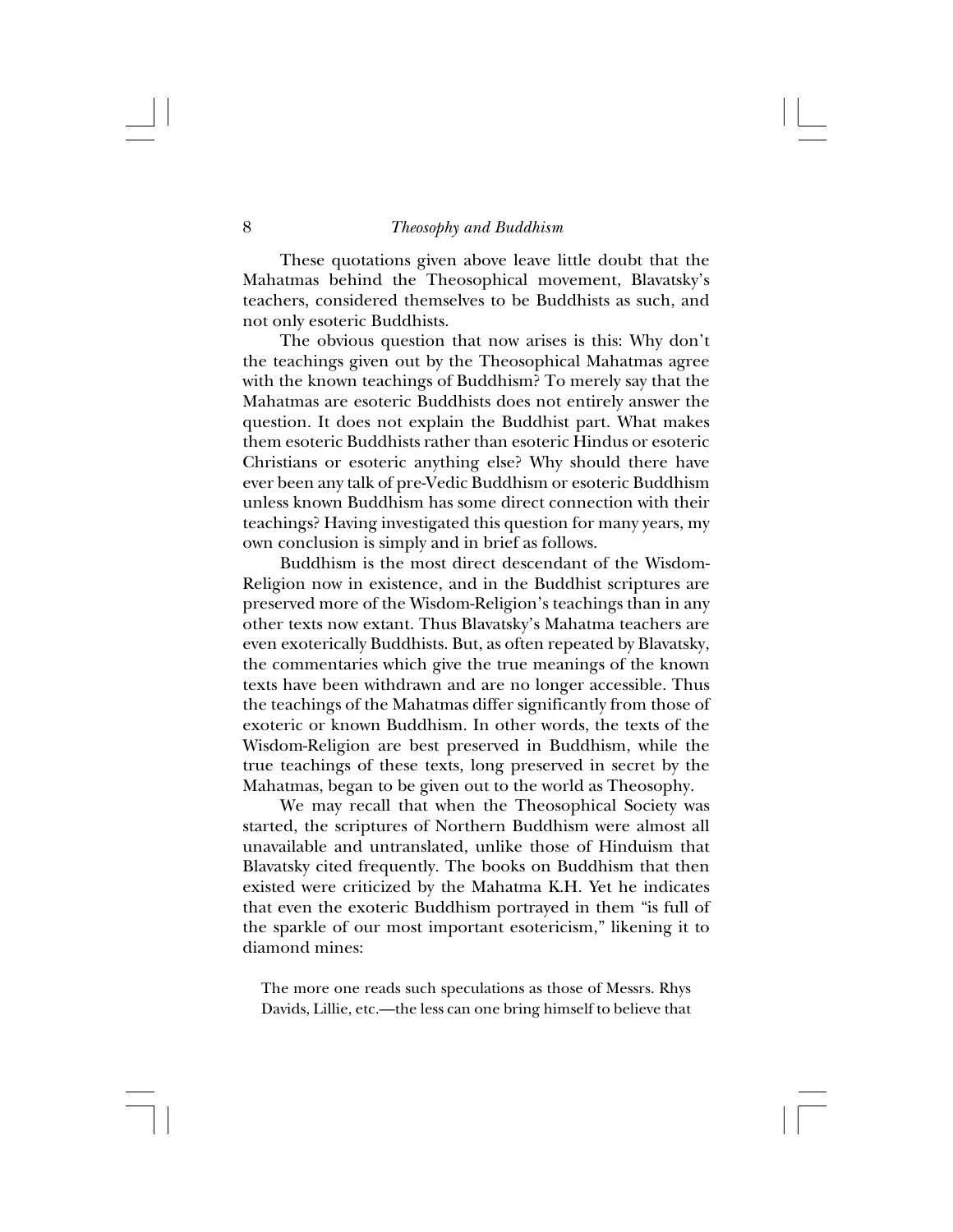the unregenerate Western mind can ever get at the core of our abstruse doctrines. . . . Mr. Rhys Davids' *Buddhism* is full of the sparkle of our most important esotericism; but always, as it would seem, beyond not only his reach but apparently even his powers of intellectual perception. . . . He is like the Cape Settlers who lived over diamond mines without suspecting it.<sup>33</sup>

To show this, the Mahatma K.H. then provides Sinnett with the esoteric explanation of an exoteric Buddhist doctrine given in Rhys Davids' book.

*En passant*, to show to you that not only were not the "races" *invented* by us, but that they are a cardinal dogma with the Lama Buddhists and with all who study our esoteric doctrine, I send you an explanation on a page or two in Rhys Davids' *Buddhism*, otherwise incomprehensible, meaningless and absurd. It is written with the special permission of the Chohan (*my* Master) and—for your benefit. No Orientalist has ever suspected the truths contained in it, and—you are the first Western man (outside Tibet) to whom it is now explained.34

As far as I know, this explanation has not come down to us, as it is not among the Mahatma papers now preserved in the British Library. From a perusal of Rhys Davids' book, we may assume that this explanation was "on a page or two" of his chapter 8, "Northern Buddhism." Specifically, it likely refers to the listing he gives of the five Dhyåni Buddhas, their five Bodhisattvas, and the five corresponding Mānushi (human) Buddhas.<sup>35</sup> K.H. had also in a previous letter spoken of sending an explanation of this material; but if there included, it too has not come down to us. In this letter he appeared anxious that the theosophists give out the right explanation of this seemingly fantastic Buddhist teaching.

Only, to prove *to you*, if not to him, that we have not *invented* those races, I will give out for your benefit that which has never been given out before. I will explain to you a whole chapter out of Rhys Davids work on Buddhism, or rather on Lamaism, which,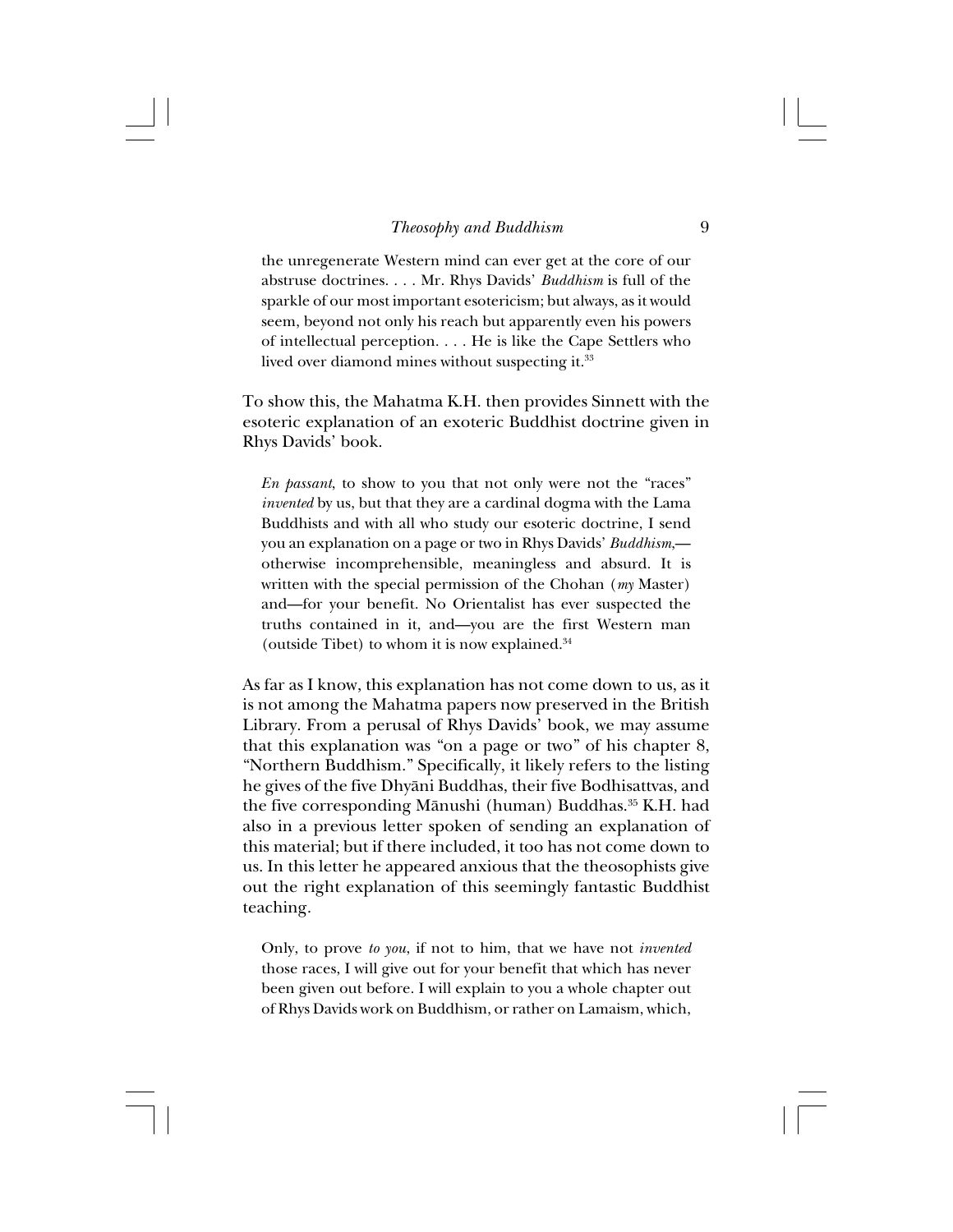in his natural ignorance he regards as a *corruption* of Buddhism! Since those gentlemen—the Orientalists—presume to give to the world their *soi-disant* translations and commentaries on our sacred books, let the theosophists show the great ignorance of those "world" pundits, by giving the public the right doctrines and explanations of what they would regard as an absurd, fancy theory.36

Fortunately, Sinnett did give out in his *Esoteric Buddhism* what is apparently this right explanation. In chapter 9, entitled "Buddha," Sinnett explains that the five human Buddhas given by Rhys Davids relate to the five races taught by Theosophy. He introduces this topic thus:

The explanation of this branch of the subject, in plain terms, will not alone be important for its own sake, but will be interesting to all students of exoteric Buddhism, as elucidating some of the puzzling complications of the more abstruse "Northern doctrine."37

The listing of the human Buddhas in the Rhys Davids book gives three Buddhas of the remote past, then Gautama the historical Buddha as fourth, and Maitreya the coming Buddha as fifth. Sinnett explains why it is that the fourth Buddha belongs to our fifth race; namely, that at the beginning of the first race appears a teacher he refers to as a Dhyan Chohan, and who is therefore not in this list of five Buddhas. His explanation of this, however, was not altogether clear; and a correspondent questioned it in *The Theosophist* for August, 1884. The editor, H. P. Blavatsky, clarified that:

. . . *Gautama* was the *fourth Buddha*, *i.e.*, "enlightened," while he was the *fifth* spiritual *teacher*. The first "teacher" of this "Round" on this planet was a *Dhyan Chohan*. As a *Dhyan Chohan*, he belonged to another System, and was thus far higher than a *Buddha*. As, however, in ordinary language, all spiritual teachers are called "*Buddhas*," Mr. Sinnett speaks of Gautama as the fifth *Buddha*. To be more accurate, it must be said that Gautama was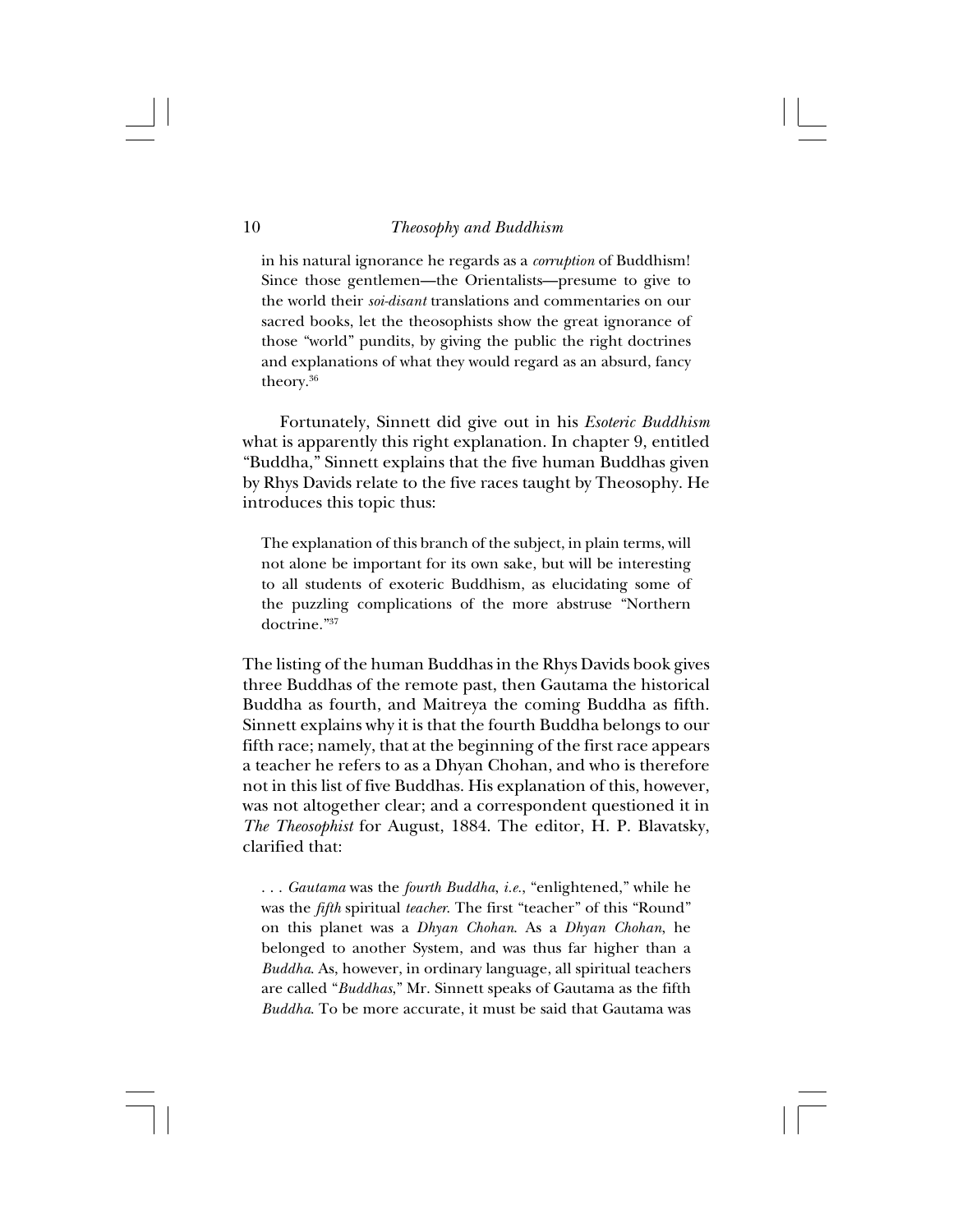the fifth spiritual teacher in this "Round" on this planet, while he was the *fourth* who became a *Buddha*. 38

With this one example the Mahatma K.H. showed that the hitherto esoteric teachings now given out as Theosophy could explain the known teachings of Buddhism that were otherwise considered fantastic, and at the same time the known teachings of Buddhism could support the newly given out Theosophical teachings that were otherwise considered fantastic.

The many schools of Buddhism, each with its own varying interpretations, all claim to have preserved intact the original teachings, and to have transmitted their correct explanations in an unbroken line. Theosophy, too, makes this claim. As Blavatsky describes to a correspondent:

But what I do believe in is: (1), the unbroken oral teachings revealed by living *divine* men during the infancy of mankind to the elect among men; (2), that it has reached us *unaltered*; and (3), that the MASTERS are thoroughly versed in the science based on such uninterrupted teaching.39

Both Buddhism and Theosophy teach that each person should determine for his or her own self what is true through proper reasoning. If the example given by the Mahatma K.H. be taken as representative, we may reasonably conclude that Buddhism does in fact preserve original teachings of the Wisdom-Religion, and that the correct explanations have indeed been transmitted in an unbroken line to the esoteric school of the Mahatmas, and partially given out to the world as Theosophy.

The Mahatma K.H. had advised Sinnett that to properly study and correctly understand their teachings, a special group should be formed for the express purpose of seeking esoteric knowledge from the Northern Buddhist source:

It seems necessary for a proper study and correct understanding of our Philosophy and the benefit of those whose inclination leads them to seek esoteric knowledge from the Northern Buddhist Source, . . . that an exclusive group composed of those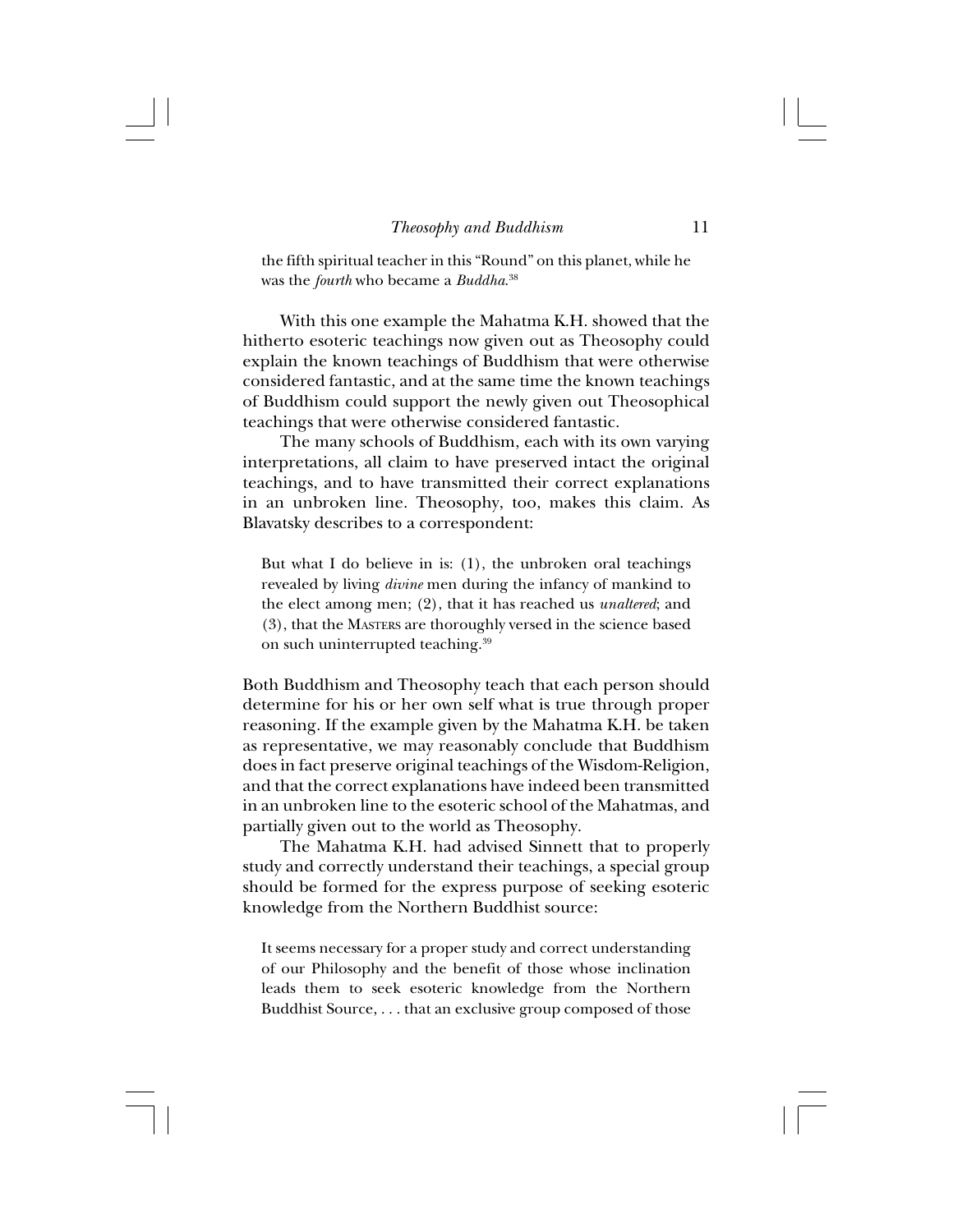members who desire to follow absolutely the teachings of the School to which we, of the Tibetan Brotherhood, belong, should be formed  $\ldots$ .  $40$ 

However, the attempt made at that time soon proved abortive; and this remains unaccomplished and still a desideratum. Now that so many of the Northern Buddhist scriptures have become available, the opportunities to study and interpret them in light of Theosophy as sourcebooks of the Wisdom-Religion are very great indeed.

## **NOTES**

1. *Isis Unveiled*, by H. P. Blavatsky, 1st ed., 1877; rev. ed. [by Boris de Zirkoff] (pagination unchanged), Wheaton, Illinois: Theosophical Publishing House, 1972, vol. 2, p. 123.

2. *Isis Unveiled*, vol. 2, p. 169.

3. *Isis Unveiled*, vol. 2, p. 639.

4. *The Path*, vol. 9, March 1895, p. 431; reprinted in *Echoes of the Orient: The Writings of William Quan Judge*, vol. I, compiled by Dara Eklund, San Diego: Point Loma Publications, 1975, p. 453. The word "Buddhists" in the phrase "pre-Vedic Buddhists" is spelled "Budhists" in these publications. I have used "Buddhists" because that is what Blavatsky used at that time, not changing this until years later.

5. *The Mahatma Letters to A. P. Sinnett*, compiled by A. T. Barker, 1st ed., 1923; 3rd rev. ed., Adyar, Madras: Theosophical Publishing House, 1962, p. 392; arranged in chronological sequence by Vicente Hao Chin, Jr., Quezon City, Metro Manila: Theosophical Publishing House, 1993, p. 410.

6. *The Mahatma Letters*, 3rd ed., p. 198; chron. ed., p. 363.

7. *Letters from the Masters of the Wisdom*, compiled by C. Jinarajadasa, First Series, letter no. 38, Adyar, Madras: Theosophical Publishing House, 1st ed., 1919, p. 102; 5th ed., 1964, p. 85; Second Series, letter no. 1, Adyar, Madras: Theosophical Publishing House, 1925, p. 4; Chicago: The Theosophical Press, 1926, p. 11. Both volumes include a transcription of the original French letter, and an English translation. The second volume also includes a facsimile of the original, allowing my corrected spelling "Sang-gyas," rather than the printed "Sangyas."

8. *The Mahatma Letters*, 3rd ed., p. 339; chron. ed., pp. 377-78.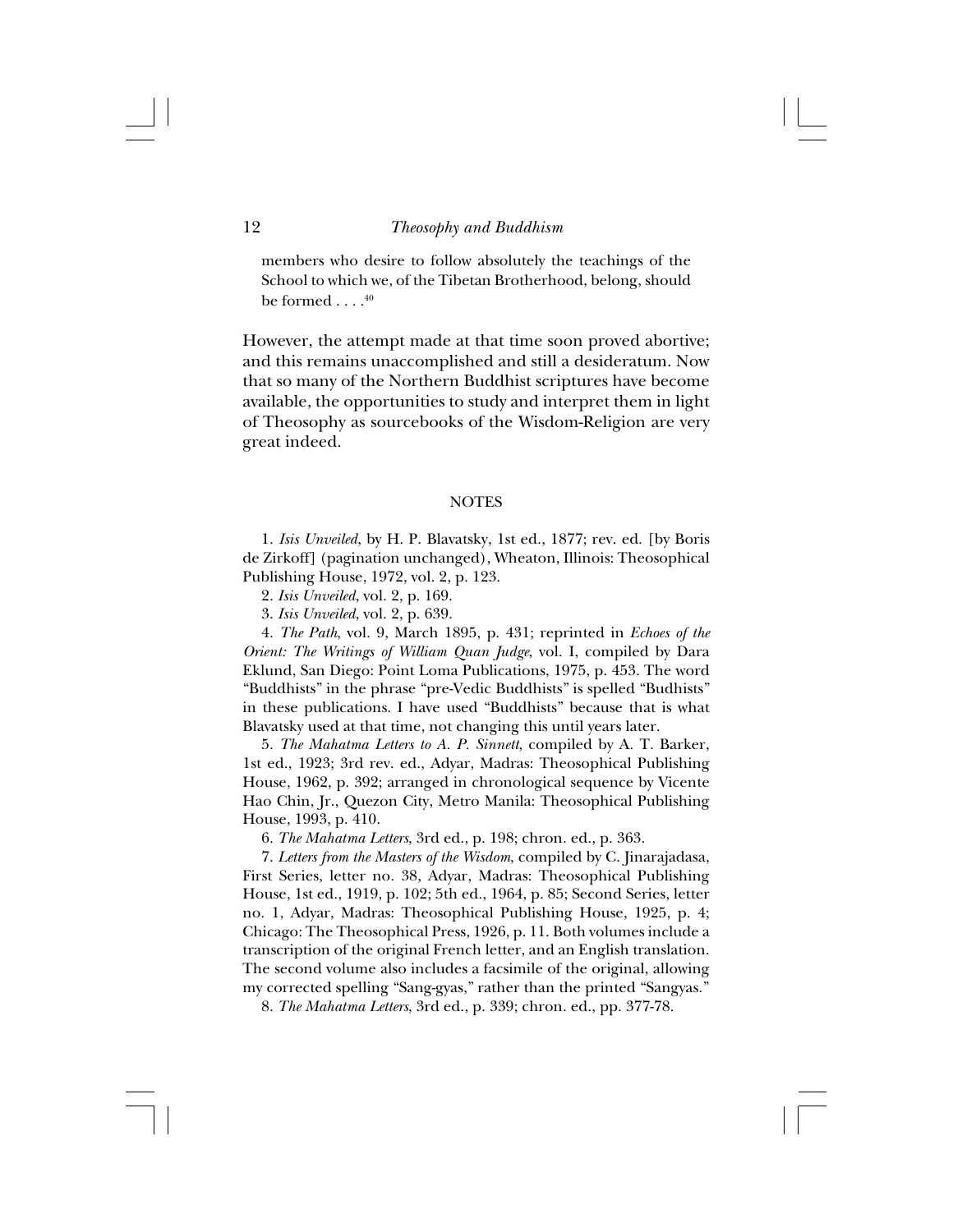9. *The Mahatma Letters*, 3rd ed., p. 393; chron. ed., p. 410.

10. *The Mahatma Letters*, 3rd ed., p. 134; chron. ed., p. 279.

11. *The Mahatma Letters*, 3rd ed., p. 381; chron. ed., p. 385.

12. *The Mahatma Letters*, 3rd ed., p. 94; chron. ed., p. 186.

13. *The Mahatma Letters*, 3rd ed., p. 83; chron. ed., p. 176.

14. *The Mahatma Letters*, 3rd ed., p. 108; chron. ed., p. 199.

15. *The Mahatma Letters*, 3rd ed., p. 354; chron. ed., p. 442.

16. *The Mahatma Letters*, 3rd ed., p. 97; chron. ed., p. 189.

17. *Letters from the Masters of the Wisdom*, Second Series, letter no. 51, Morya to S. Ramaswamier, Adyar ed., 1925, p. 98; Chicago ed., 1926, p. 110.

18. *Letters from the Masters of the Wisdom*, First Series, letter no. 7, K.H. to C. W. Leadbeater, 1st ed., 1919, p. 35; 5th ed., 1964, p. 30. A facsimile of this letter was published in *The "K.H." Letters to C. W. Leadbeater*, by C. Jinarajadasa, Adyar, Madras: Theosophical Publishing House, 1941, where this passage occurs on p. 11 (incidentally showing the circumflex mark in the word Tathâgata).

19. *Letters from the Masters of the Wisdom*, First Series, letter no. 8, K.H. to C. W. Leadbeater, 1st ed., 1919, p. 36; 5th ed., 1964, p. 30; facsimile in *The "K.H." Letters to C. W. Leadbeater*, pp. 50-51.

20. *The Mahatma Letters*, 3rd ed., p. 58; chron. ed., p. 275.

21. *The Mahatma Letters*, 3rd ed., p. 277; chron. ed., p. 71.

22. *The Mahatma Letters*, 3rd ed., p. 54; chron. ed., p. 271.

23. *The Mahatma Letters*, 3rd ed., p. 52; chron. ed., p. 270.

24. *The Mahatma Letters*, 3rd ed., p. 58; chron. ed., p. 275.

25. *The Mahatma Letters*, 3rd ed., pp. 53, 284; chron. ed., pp. 271, 245.

26. *The Mahatma Letters*, 3rd ed., p. 393; chron. ed., p. 410.

27. *H. P. Blavatsky Collected Writings*, vol. 8, Adyar, Madras: Theosophical Publishing House, 1960, p. 446.

28. *The Mahatma Letters*, 3rd. ed., p. 43; chron. ed., p. 62.

29. *The Mahatma Letters*, 3rd. ed., p. 33; chron. ed., p. 49.

30. *The Letters of H. P. Blavatsky to A. P. Sinnett*, compiled by A. T. Barker, 1st ed., 1925; facsimile edition, Pasadena: Theosophical University Press, 1973, p. 85.

31. *Combined Chronology*, Margaret Conger, Pasadena: Theosophical University Press, 1973, pp. 46-47; *The Mahatma Letters*, chron. ed., appendix II, pp. 479-80; with minor variants, *Letters from the Masters of the Wisdom*, First Series, letter no. 1. The reference attributed to Rhys Davids is actually from Clements R. Markham, ed., *Narratives of the Mission of George Bogle to Tibet and of the Journey of Thomas Manning to Lhasa*, 1st ed., 1876; 2nd ed., London, 1879, p. xlvii. The reference to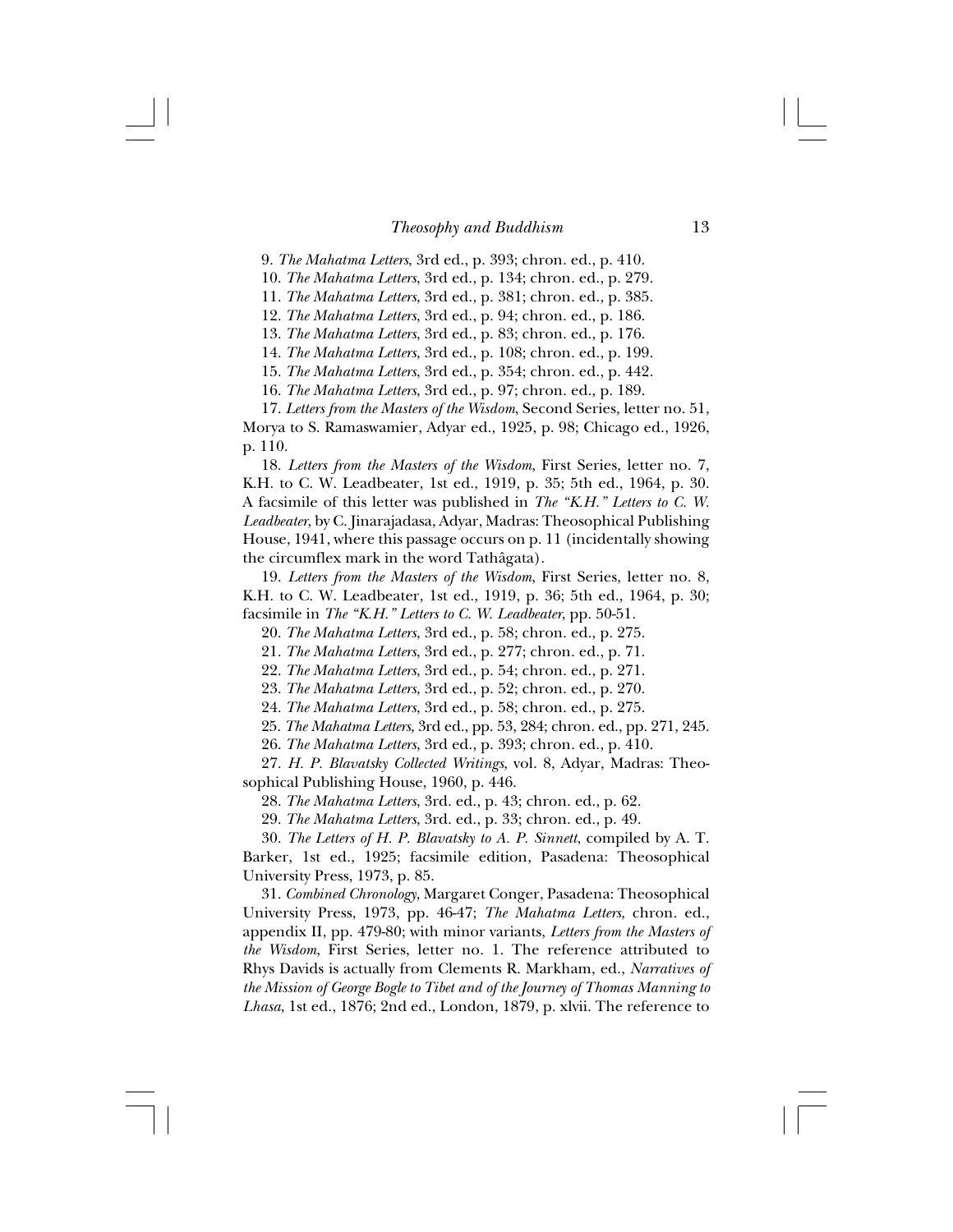securing salvation for a handful of men from but one of the many races of mankind is further explained in an excerpt from a secret book, given by H. P. Blavatsky in "'Reincarnations' of Buddha," *H. P. Blavatsky Collected Writings*, vol. 14, Wheaton, Illinois: Theosophical Publishing House, 1985, p. 405:

The Seven Ways and the Four Truths were once more hidden out of sight. The Merciful One [Buddha] confined since then his attention and fatherly care to the heart of Bodyul [Tibet], the nursery grounds of the seeds of truth. The blessed "remains" since then have overshadowed and rested in many a holy body of human Bodhisattvas.

32. *The Mahatma Letters*, 3rd. ed., p. 455; chron. ed., p. 95.

33. *The Mahatma Letters*, 3rd. ed., p. 337; chron. ed., p. 376.

34. *The Mahatma Letters*, 3rd. ed., p. 154; chron. ed., p. 315.

35. *Buddhism: Being a Sketch of the Life and Teachings of Gautama, the Buddha*, by T. W. Rhys Davids, 1st ed., 1877; rev. ed., London: Society for Promoting Christian Knowledge, 1886, p. 205; taken from Eugène Burnouf, *Introduction à l'histoire du Buddhisme indien*, Paris, 1844, p. 117.

36. *The Mahatma Letters*, 3rd. ed., p. 182; chron. ed., p. 261.

37. *Esoteric Buddhism*, by A. P. Sinnett, 1st ed., 1883; 5th annotated ed. 1885, reprint, Minneapolis: Wizards Bookshelf, 1973, p. 171.

38. *H. P. Blavatsky Collected Writings*, vol. 6, 1st ed., 1954; 2nd ed., Wheaton, Illinois: Theosophical Publishing House, 1975, p. 267. The Buddhist texts (e.g., the *Bhadra-kalpika Sütra*) speak of many more than five Buddhas, but only four have so far appeared in our *kalpa*, or eon; with the fifth, Maitreya, next to come in our kalpa. Buddhist texts (e.g., the *Abhidharma-ko≈a*) describe several kinds of kalpas. One kind of kalpa is, in the Theosophical terminology coined by A. P. Sinnett, a "round." A round is the time period during which seven sequential races or humanities evolve on our planet. The equivalence of this kalpa and "round" is shown in a quotation from a commentary given in *The Secret Doctrine*, by H. P. Blavatsky, 1st ed., 1888; rev. ed. [by Boris de Zirkoff] (pagination unchanged), Adyar, Madras: Theosophical Publishing House, 1978, vol. 1, p. 184:

The human foetus follows now in its transformations all the forms that the physical frame of man had assumed throughout the three Kalpas (Rounds) during the tentative efforts at plastic formation around the monad by senseless, because imperfect, matter, in her blind wanderings. In the present age, . . .